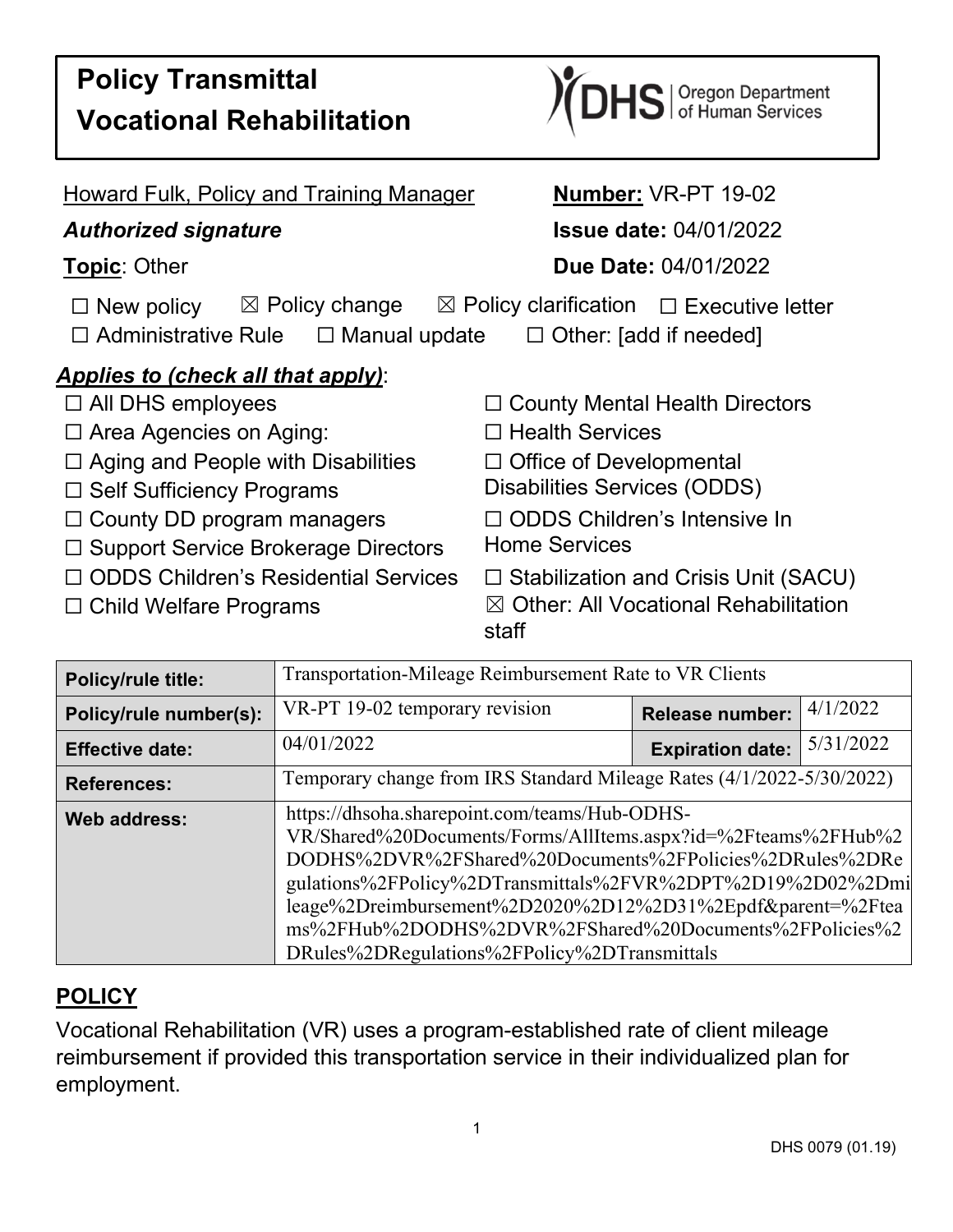## **Discussion/Interpretation:**

Due to the increase in fuel prices occurring during the first quarter of 2022, Vocational Rehabilitation (VR) program will temporarily increase the standard rate for mileage reimbursement to VR clients under the service category Transportation.

This transmittal temporarily increases the mileage reimbursement rate for VR clients to 30 cents per mile for the period April 1, 2022 to May 31, 2022.

### **Implementation/transition instructions:**

The rate established for client mileage reimbursement is set at 30 cents per mile, without exception for the period April 1, 2022 to May 31, 2022.

Any VR client currently receiving mileage reimbursement other than 30 cents per mile must have their reimbursement rate corrected to 30 cents per mile for April 1, 2022 to May 31, 2022.

## **Training/communication plan:**

- 1. **Supervisors:** review and discuss transmittal with field staff.
- 2. **Field Staff**: review and discuss transmittal and address questions to supervisors.
- 3. **Supervisors**: after field level review and discussion of the transmittal, send consolidated requests for clarification to [mailto:VR.Policy@dhsoha.state.or.us?subject=Client mileage reimbursement.](mailto:VR.Policy@dhsoha.state.or.us?subject=Client%20mileage%20reimbursement)
- 4. **VR.Policy@dhsoha.state.or.us**: provide clarification.

#### **Local/Branch action required:**

- Use the established rate of 30 cents per mile for client mileage reimbursement when authorizing this service, effective immediately.
- Identify clients that receive reimbursement at a rate other than 30 cents per mile. Inform them of the need to adjust to the current mileage reimbursement rate to assure equal treatment and compliance.
- Revise case vocational rehabilitation documentation to reflect the current mileage reimbursement rate of 30 cents per mile for the period of 4/1/2022 to 5/31/2022.

#### **Central office action required:**

Monitor need to update the reimbursement rate.